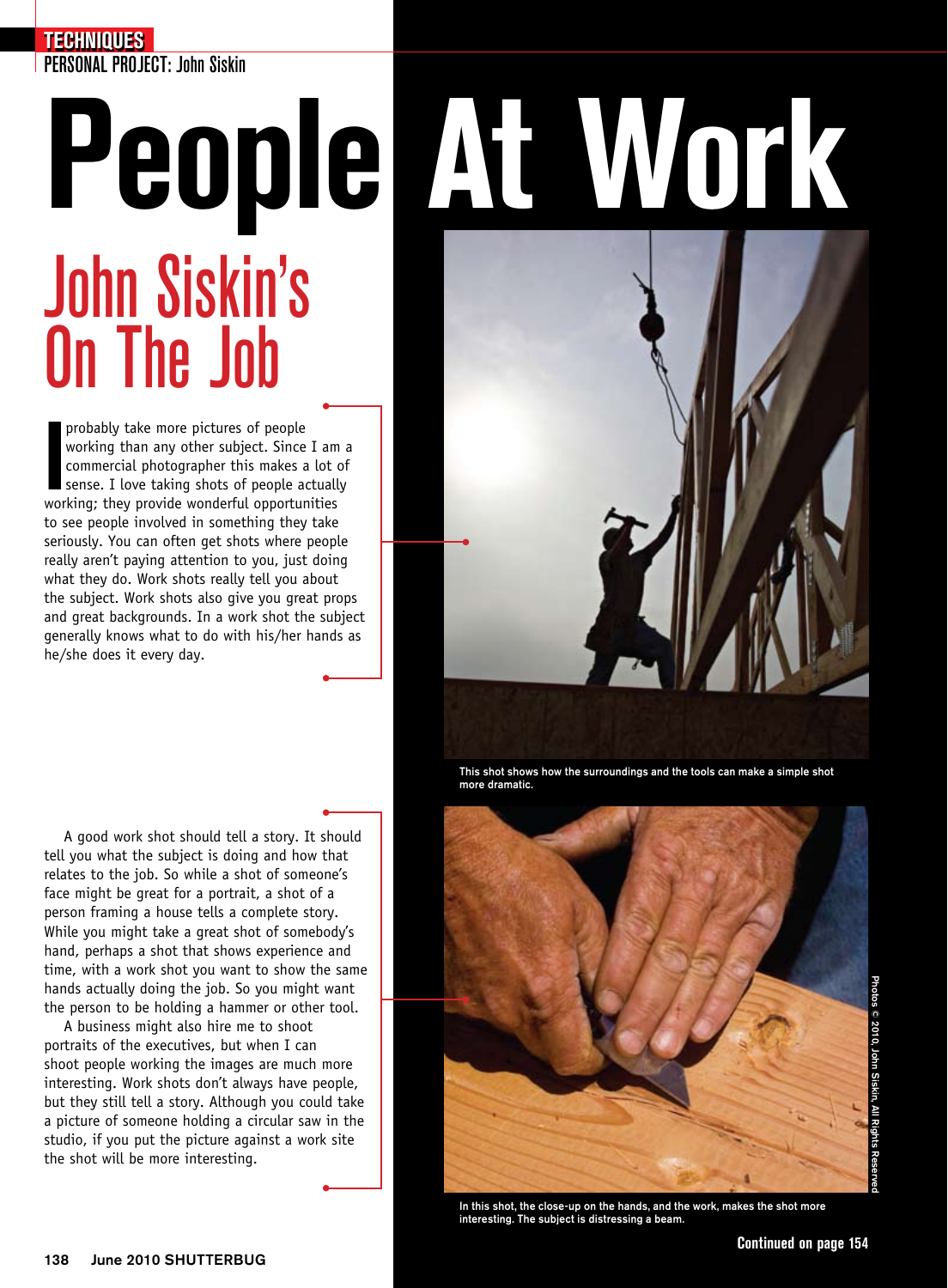### PERSONAL PROJECT: John Siskin **People At Work From page 138 TECHNIQUES**

The same things that can make a better portrait will help make a better work shot: angle, light, and three-dimensionality. The first thing that concerns me is angle. Generally I like to pick an angle where I look up at a person. This makes the subject look bigger and stronger, more monumental. Most of the time I want to be close to the subject when I make the shot. I don't want to flatten an image with a telephoto lens. Still there are times when you can't tell the story without using the surroundings. So it is really important to stay aware of everything that is happening around you, not just what you can see in the viewfinder. You need to do this for the image, and for your safety.

There is one really important thing about doing shots in a work environment: be safe! Be aware of where you are and take proper safety precautions. Don't ask anybody to do something they aren't comfortable with, and follow any safety procedures specified. The way I see it, if I can't come back in one piece with the camera, I don't go. I go where I can. I often use forklifts and cranes to get the shot. I will also use surrounding buildings when they offer a good angle. Since I wear glasses, I have a pair of prescription safety glasses I can use when shooting. I use a helmet whenever I am advised to, and have one in my car. There is no reason to take unnecessary risks.

A good work shot is dramatic, so I have to be aware of the light. I try to be on a work site early in the day when light comes in at a better angle and often has better color. While twilight can be great light, many construction sites and other work environments are empty at twilight. (When I shoot finished projects, however, I try to be there at twilight because of the color and quality of the light. But I don't depend on the sun; I always bring extra strobes.)

Most of the time, if people are actually working, the lighting is flash fill. I almost always shoot with a strobe, even when the entire project is outdoors. But if I am working on a facilities brochure or making a shot to match a layout, I may use six or more strobes to make a shot. Most of the time I use Norman 200B units because they are battery powered and have a good amount of power. Don't forget to look for dramatic light from the subject—anytime you can get fire in a picture, from a torch or an oven or some burning substance, the shot will be dramatic! I also look for the sun; often I use it behind the subject, and a strobe to open up the face.



The angle and the thin beam the subject is walking on make this shot compelling.



Look for good angles, but be sure your position is secure.



I used the sun behind the subject to give a glow to the shot. I used a strobe to light the front of the subject. Without the strobe this would be a silhouette.